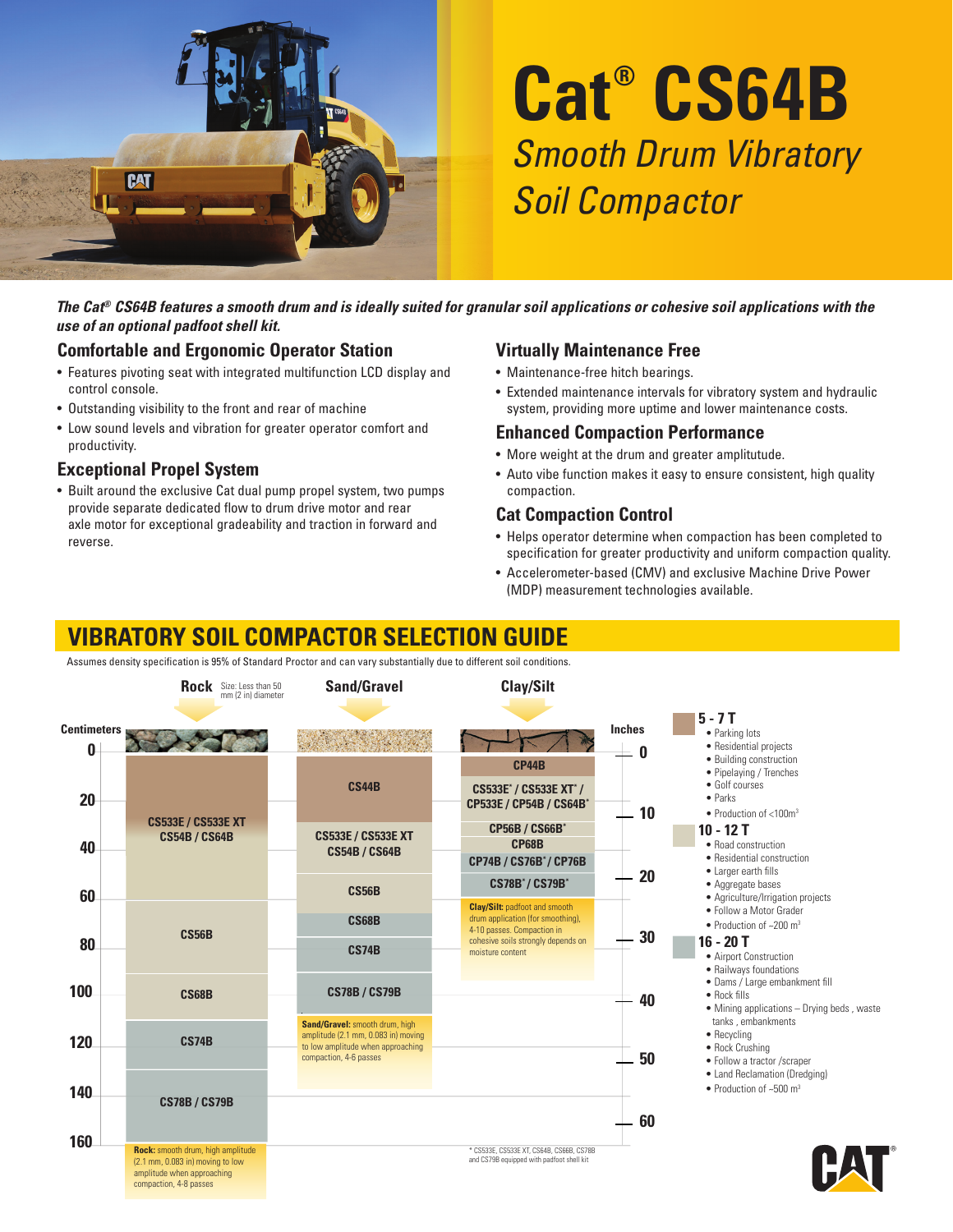### **Technical Specifications**

| <b>Engine - Power Train</b>             |                                       |                         |  |
|-----------------------------------------|---------------------------------------|-------------------------|--|
| <b>Engine Model</b>                     | Cat C4.4                              |                         |  |
| <b>Global Emissions</b>                 | US EPA Tier 3<br><b>EU Stage IIIA</b> |                         |  |
| Gross Power ISO 14396                   | 96.5 kW                               | 129.4 hp                |  |
| <b>Displacement</b>                     | 4.4L                                  | $268.5$ in <sup>3</sup> |  |
| Stroke                                  | $127 \text{ mm}$                      | 5 <sub>in</sub>         |  |
| <b>Bore</b>                             | $105 \text{ mm}$                      | 4.1 in                  |  |
| Max. Travel Speed (Forward or Reverse)  | $11.2$ km/h                           | 7 mph                   |  |
| Theoretical Gradeability, no vibration* | 55%                                   |                         |  |

| <b>Weights</b>                       |           |            |
|--------------------------------------|-----------|------------|
| Operating Weight w/ ROPS/FOPS canopy | 11 855 kg | 26,136 lb  |
| Operating Weight w/ ROPS/FOPS cab    | 12 055 kg | 26,576.7lb |
| Weight at Drum w/ ROPS/FOPS canopy   | 7027 kg   | 15,690 lb  |
| Weight at Drum w/ ROPS/FOPS cab      | 7120 kg   | 15,690 lb  |

| <b>Additional Weight with:</b>  |           |             |
|---------------------------------|-----------|-------------|
| <b>Oval Padfoot Shell Kit</b>   | + 1730 ka | $+3.814$ lb |
| <b>Square Padfoot Shell Kit</b> | + 1880 kg | $+4.145$ lb |

### **Vibratory System Specifications**

| Frequency                              |                  |                |  |  |
|----------------------------------------|------------------|----------------|--|--|
| Standard                               | $30.5$ Hz        | 1830 vpm       |  |  |
| During Eco-mode Operation              | 27.7 Hz          | 1664 vpm       |  |  |
| <b>Optional Variable Frequency</b>     | 23.3-30.5 Hz     | 1400-1830 vpm  |  |  |
| Nominal Amplitude @ 30.5 Hz (1830 vpm) |                  |                |  |  |
| <b>High</b>                            | $1.9 \text{ mm}$ | $0.075$ in     |  |  |
| Low                                    | $0.95$ mm        | $0.037$ in     |  |  |
| Centrifugal Force @ 30.5 Hz (1830 vpm) |                  |                |  |  |
| Maximum                                | 234 kN           | 52,600 lb      |  |  |
| Minimum                                | 133 kN           | 29,900 lb      |  |  |
| Static Linear Load                     |                  |                |  |  |
| w/ROPS/FOPS canopy                     | 32.9 kg/cm       | $184.2$ lbs/in |  |  |
| w/ROPS/FOPS cab                        | 33.4 kg/cm       | 186.8 lbs/in   |  |  |

| <b>Service Refill Capacities</b> |                 |           |  |
|----------------------------------|-----------------|-----------|--|
| Fuel Tank, total capacity        | 242 L           | 64 gal    |  |
| <b>Cooling System</b>            | $25.4$          | $6.7$ gal |  |
| Engine Oil w/ Filter             | 8.5L            | $2.2$ gal |  |
| <b>Eccentric Weight Housings</b> | 26L             | $6.9$ gal |  |
| Axle and Final Drives            | 18 L            | $4.8$ gal |  |
| Hydraulic Tank (service refill)  | 50 <sub>L</sub> | 13.2 gal  |  |

\* Actual gradeability may vary based on site conditions and machine configuration. Refer to the Operation and Maintenance Manual for more information.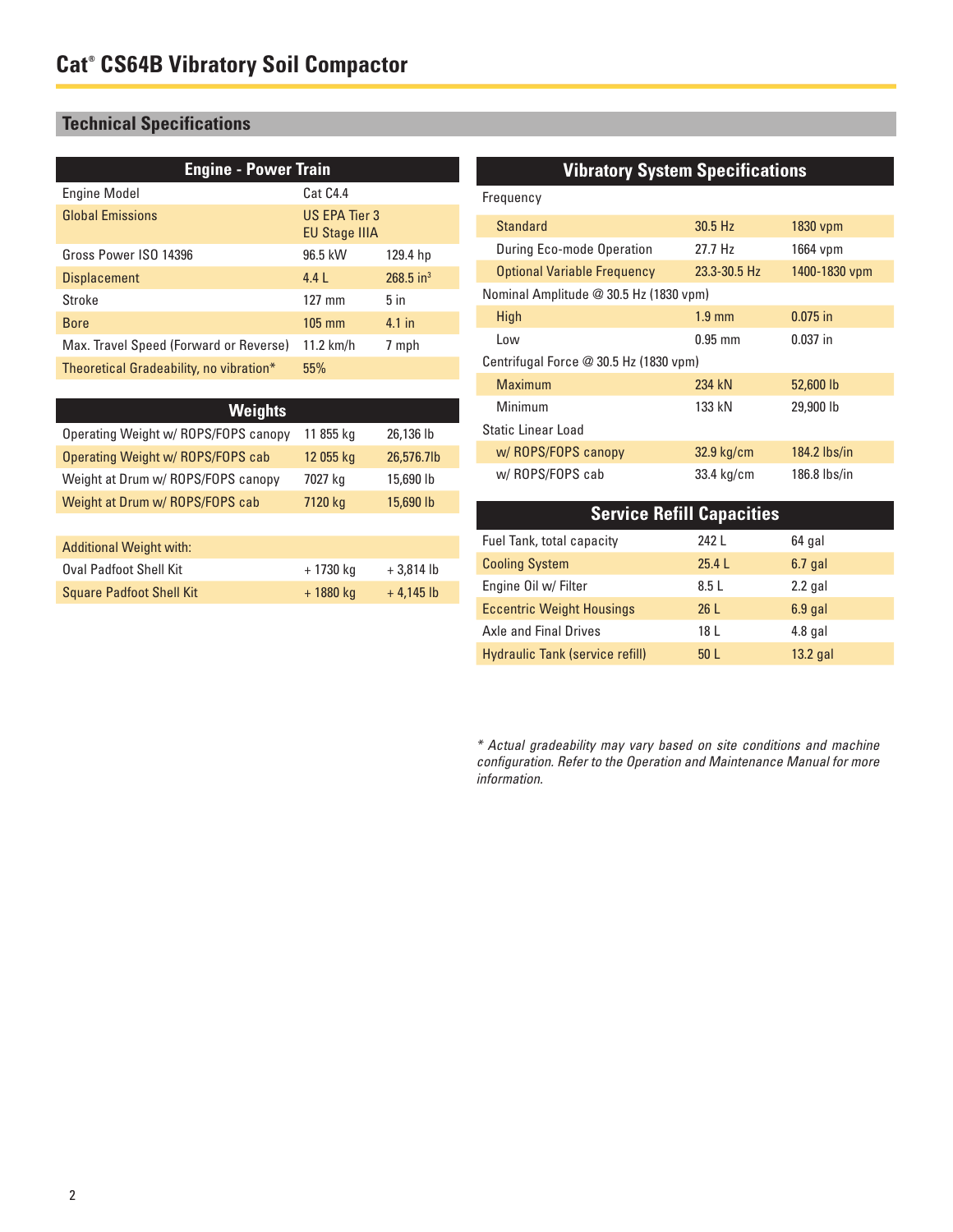

| <b>Dimensions</b> |                                |                   |            |  |
|-------------------|--------------------------------|-------------------|------------|--|
| 1                 | Overall Length                 | 5.85 m            | 19.21 ft   |  |
| $\mathcal{P}$     | <b>Overall Width</b>           | $2.30 \text{ m}$  | $7.53$ ft  |  |
| 3                 | Drum Width                     | 2134 mm           | 84 in      |  |
| 4                 | <b>Drum Shell Thickness</b>    | $25 \text{ mm}$   | $1$ in     |  |
| 5                 | Drum Diameter                  | 1534 mm           | 60.4 in    |  |
| 6                 | Maximum Overall Height         | $3.11 \text{ m}$  | $10.2$ ft  |  |
| 7                 | <b>Wheelbase</b>               | 2.9 <sub>m</sub>  | $9.5$ ft   |  |
| 8                 | Ground Clearance               | 442 mm            | 17.4 in    |  |
| 9                 | <b>Curb Clearance</b>          | 491 mm            | $19.3$ in  |  |
|                   | <b>Inside Turning Radius</b>   | 3.68 <sub>m</sub> | $12.07$ ft |  |
|                   | <b>Hitch Articulaton Angle</b> | $34^\circ$        |            |  |
|                   | <b>Hitch Oscillation Angle</b> | $15^{\circ}$      |            |  |

### **Optional Padfoot Shell Kit Specifications**

| Number of Pads                      | 120                |                        |
|-------------------------------------|--------------------|------------------------|
| Pad Height, oval pads               | $90 \text{ mm}$    | $3.5$ in               |
| Pad Face Area, oval pads            | 63.5 $cm2$         | $9.8$ in <sup>2</sup>  |
| Pad Height, optional square pads    | $90 \text{ mm}$    | $3.5$ in               |
| Pad Face Area, optional square pads | $123 \text{ cm}^2$ | $19.1$ in <sup>2</sup> |
| <b>Number of Chevrons</b>           | 16                 |                        |